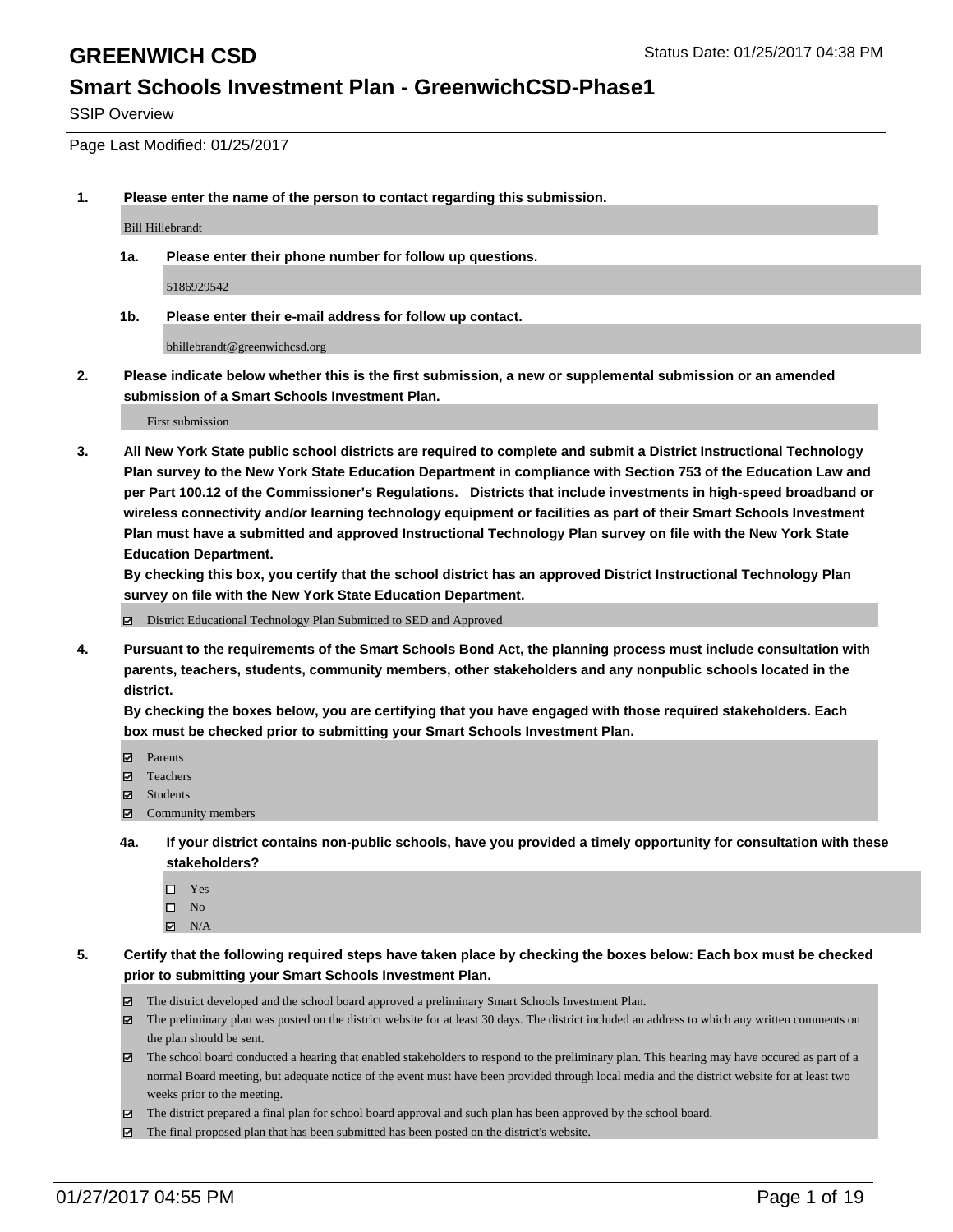SSIP Overview

Page Last Modified: 01/25/2017

**5a. Please upload the proposed Smart Schools Investment Plan (SSIP) that was posted on the district's website, along with any supporting materials. Note that this should be different than your recently submitted Educational Technology Survey. The Final SSIP, as approved by the School Board, should also be posted on the website and remain there during the course of the projects contained therein.**

SSBA Phasing Plan v2.pdf

**5b. Enter the webpage address where the final Smart Schools Investment Plan is posted. The Plan should remain posted for the life of the included projects.**

http://wps.greenwichcsd.org/smart-schools-bond-act/

**6. Please enter an estimate of the total number of students and staff that will benefit from this Smart Schools Investment Plan based on the cumulative projects submitted to date.**

1,300

- **7. An LEA/School District may partner with one or more other LEA/School Districts to form a consortium to pool Smart Schools Bond Act funds for a project that meets all other Smart School Bond Act requirements. Each school district participating in the consortium will need to file an approved Smart Schools Investment Plan for the project and submit a signed Memorandum of Understanding that sets forth the details of the consortium including the roles of each respective district.**
	- $\Box$  The district plans to participate in a consortium to partner with other school district(s) to implement a Smart Schools project.
- **8. Please enter the name and 6-digit SED Code for each LEA/School District participating in the Consortium.**

| <b>Partner LEA/District</b> | <b>ISED BEDS Code</b> |
|-----------------------------|-----------------------|
| (No Response)               | (No Response)         |

**9. Please upload a signed Memorandum of Understanding with all of the participating Consortium partners.**

(No Response)

**10. Your district's Smart Schools Bond Act Allocation is:**

\$807,563

**11. Enter the budget sub-allocations by category that you are submitting for approval at this time. If you are not budgeting SSBA funds for a category, please enter 0 (zero.) If the value entered is \$0, you will not be required to complete that survey question.**

|                                       | Sub-        |
|---------------------------------------|-------------|
|                                       | Allocations |
| School Connectivity                   | 11,845      |
| Connectivity Projects for Communities | 0           |
| <b>Classroom Technology</b>           | 58,500      |
| Pre-Kindergarten Classrooms           | 0           |
| Replace Transportable Classrooms      |             |
| High-Tech Security Features           | 0           |
| Totals:                               | 70,345      |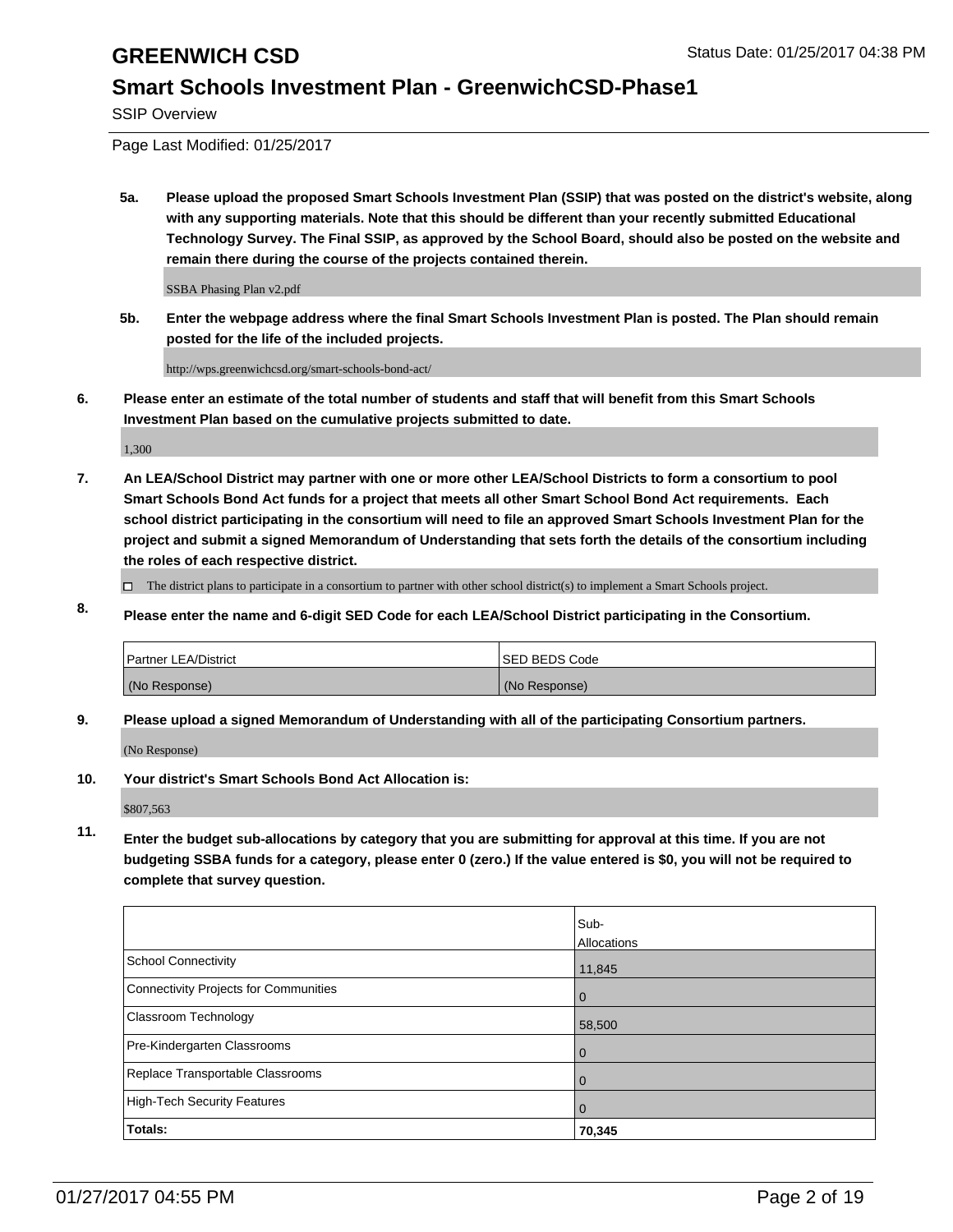School Connectivity

Page Last Modified: 01/25/2017

- **1. In order for students and faculty to receive the maximum benefit from the technology made available under the Smart Schools Bond Act, their school buildings must possess sufficient connectivity infrastructure to ensure that devices can be used during the school day. Smart Schools Investment Plans must demonstrate that:**
	- **sufficient infrastructure that meets the Federal Communications Commission's 100 Mbps per 1,000 students standard currently exists in the buildings where new devices will be deployed, or**
	- **is a planned use of a portion of Smart Schools Bond Act funds, or**
	- **is under development through another funding source.**

**Smart Schools Bond Act funds used for technology infrastructure or classroom technology investments must increase the number of school buildings that meet or exceed the minimum speed standard of 100 Mbps per 1,000 students and staff within 12 months. This standard may be met on either a contracted 24/7 firm service or a "burstable" capability. If the standard is met under the burstable criteria, it must be:**

**1. Specifically codified in a service contract with a provider, and**

**2. Guaranteed to be available to all students and devices as needed, particularly during periods of high demand, such as computer-based testing (CBT) periods.**

### **Please describe how your district already meets or is planning to meet this standard within 12 months of plan submission.**

The district consists of three major buildings housing student in the following order. K-2, 3-6 and 7-12 with the data center in the 3-6 building. Each building currently has at least 24 strands of 1GB fiber terminated in a main distribution closet (MDF). From each MDF at least 12 strands of 1GB fiber are distributed to each wiring closet (IDF). All fiber dark and lit directly connects back to the data center. Each switch in every closet (IDF and MDF) has a dedicated 1GB connection back to our core MDF data center. The district maintains a 1GB connection to NERIC with a 100 MB connection and burst to 1GB. Our wired/copper plant is entirely of Cat5e and Cat6 patched to Cisco switches. All wireless interconnects are entirely of Aruba wireless access points and the Aruba 3600 controller.

- **1a. If a district believes that it will be impossible to meet this standard within 12 months, it may apply for a waiver of this requirement, as described on the Smart Schools website. The waiver must be filed and approved by SED prior to submitting this survey.**
	- By checking this box, you are certifying that the school district has an approved waiver of this requirement on file with the New York State Education Department.

### **2. Connectivity Speed Calculator (Required)**

|                         | l Number of<br>Students | Multiply by<br>100 Kbps | Divide by 1000 Current Speed<br>to Convert to<br>Reauired<br>Speed in Mb | in Mb | Expected<br>Speed to be<br>Attained Within   Required<br>12 Months | Expected Date<br>When<br>Speed Will be<br>Met |
|-------------------------|-------------------------|-------------------------|--------------------------------------------------------------------------|-------|--------------------------------------------------------------------|-----------------------------------------------|
| <b>Calculated Speed</b> | 1.050                   | 105,000                 | 105                                                                      | 1000  | 1000                                                               | <b>CURRENT</b>                                |

### **3. Describe how you intend to use Smart Schools Bond Act funds for high-speed broadband and/or wireless connectivity projects in school buildings.**

Wireless connectivity in all of our buildings is currently being used to support our laptops, Chrome books, Student and Staff owned devices for classroom instruction and interactivity. SSBA funds will be used to purchase additional wireless access point to add to our current deployment of APs throughout the district.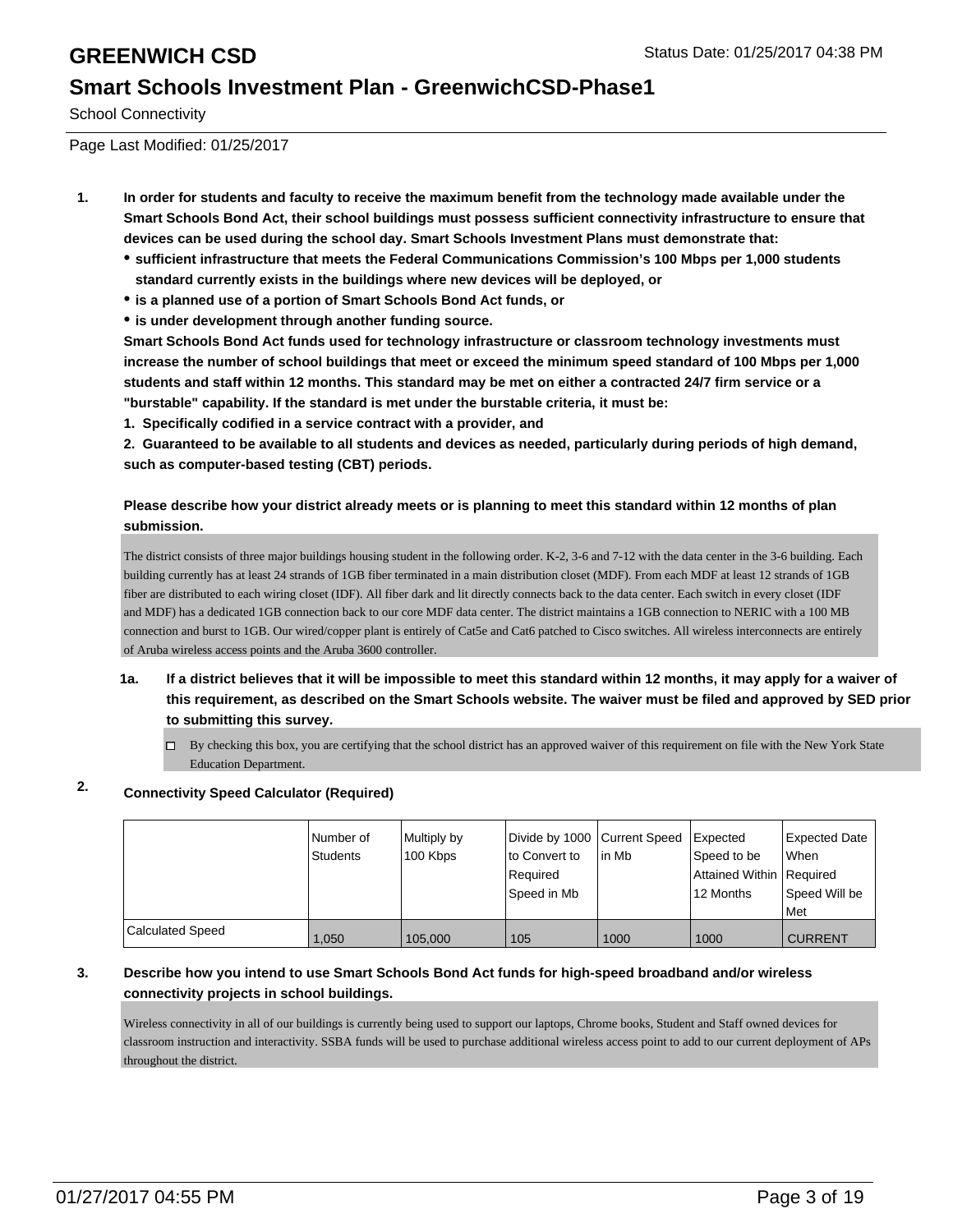School Connectivity

Page Last Modified: 01/25/2017

**4. Describe the linkage between the district's District Instructional Technology Plan and the proposed projects. (There should be a link between your response to this question and your response to Question 1 in Part E. Curriculum and Instruction "What are the district's plans to use digital connectivity and technology to improve teaching and learning?)**

Technology assists staff and students in restructuring the way we teach and learn. Connected technology should extend learning and research activities demonstrated and envisioned by our teachers. This technology should help develop new knowledge and skills while becoming a selfdirected,

independent and confident student.

Increased access points throughout the district are this critical part in providing seamless connectivity to district, student and staff devices to extend learning and research activities required by our teachers. These added access points will directly integrate with our current controller to enhance the staff and student connectivity experience.

**5. If the district wishes to have students and staff access the Internet from wireless devices within the school building, or in close proximity to it, it must first ensure that it has a robust Wi-Fi network in place that has sufficient bandwidth to meet user demand.**

### **Please describe how you have quantified this demand and how you plan to meet this demand.**

Adding addition access point to enhance the overall coverage and provide greater bandwidth in our dense use areas will be based on heat maps from our wireless controller. The maps are based on AP usage and flag overloaded areas such as common use areas in the Media Center, auditorium, etc. These added devices will integrate directly with our current system (Aruba Wireless Controller and existing access points) and powered via current Cisco POE network switch infrastructure. Our infrastructure is monitored and charted (Zenoss Core Resource Monitoring servers) giving us a baseline of daily usage. Based on these logs and baselines it's been calculated that the addition of 22 access points to darker areas of our buildings fall well within our current capabilities and infrastructure and still leaving room for future growth. Every network switch in every building on campus is interconnected back to our data center core via dedicated 1GB high speed fiber optics.

**6. As indicated on Page 5 of the guidance, the Office of Facilities Planning will have to conduct a preliminary review of all capital projects, including connectivity projects.**

**Please indicate on a separate row each project number given to you by the Office of Facilities Planning.**

| Project Number        |  |
|-----------------------|--|
| 64-08-01-04-7-999-006 |  |

**7. Certain high-tech security and connectivity infrastructure projects may be eligible for an expedited review process as determined by the Office of Facilities Planning.**

### **Was your project deemed eligible for streamlined review?**

Yes

**7a. Districts that choose the Streamlined Review Process will be required to certify that they have reviewed all installations with their licensed architect or engineer of record and provide that person's name and license number. The licensed professional must review the products and proposed method of installation prior to implementation and review the work during and after completion in order to affirm that the work was codecompliant, if requested.**

I certify that I have reviewed all installations with a licensed architect or engineer of record.

**8. Include the name and license number of the architect or engineer of record.**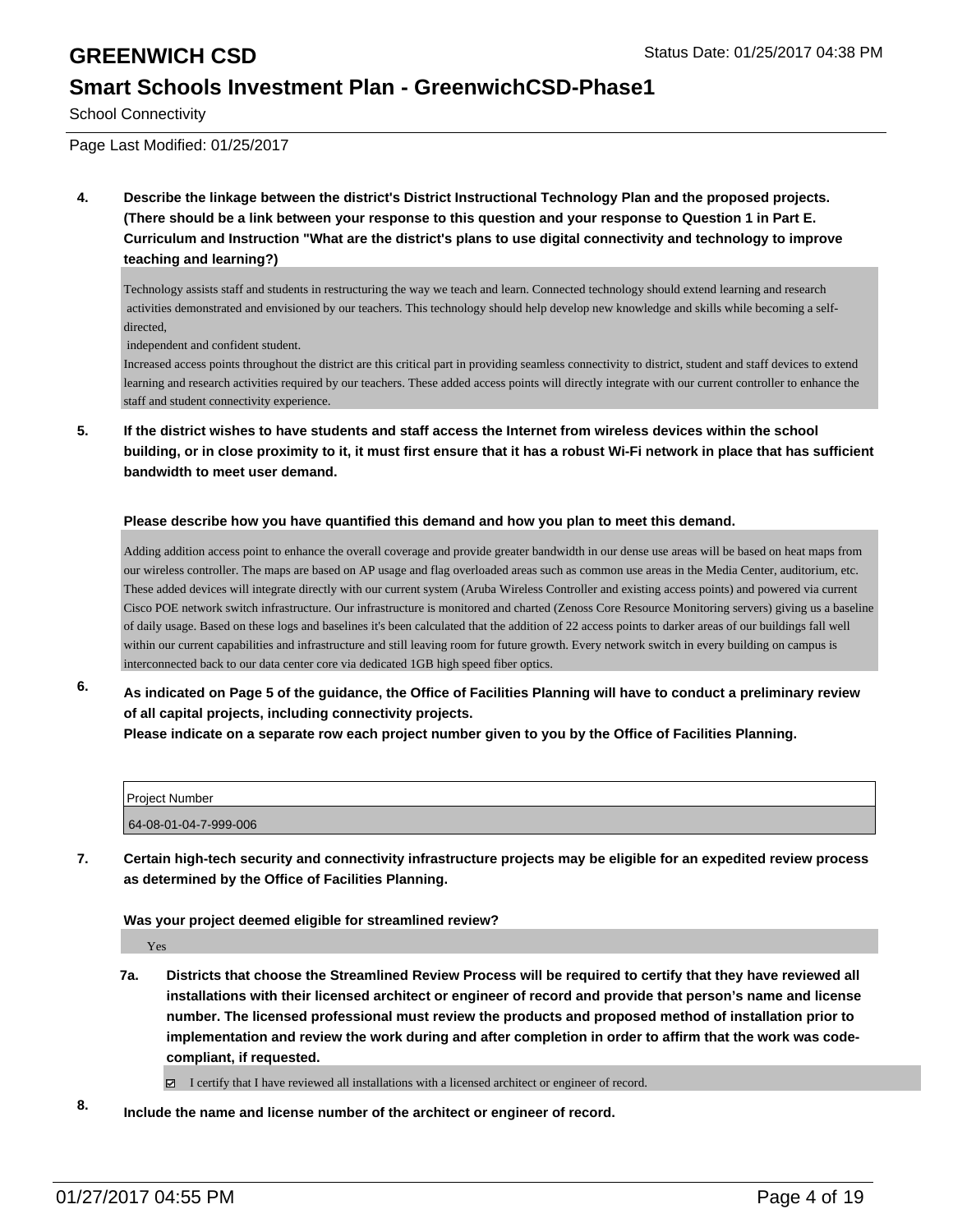School Connectivity

Page Last Modified: 01/25/2017

| Name          | License Number |
|---------------|----------------|
| W.R. Prosser  | 57574          |
| (No Response) | (No Response)  |

**9. If you are submitting an allocation for School Connectivity complete this table. Note that the calculated Total at the bottom of the table must equal the Total allocation for this category that you entered in the SSIP Overview overall budget.** 

|                                            | Sub-<br>Allocation |
|--------------------------------------------|--------------------|
| Network/Access Costs                       | 11,845             |
| <b>Outside Plant Costs</b>                 | $\overline{0}$     |
| School Internal Connections and Components | $\overline{0}$     |
| <b>Professional Services</b>               | l 0                |
| Testing                                    | l 0                |
| <b>Other Upfront Costs</b>                 | l 0                |
| <b>Other Costs</b>                         | l 0                |
| Totals:                                    | 11,845             |

**10. Please detail the type, quantity, per unit cost and total cost of the eligible items under each sub-category. This is especially important for any expenditures listed under the "Other" category. All expenditures must be eligible for tax-exempt financing to be reimbursed through the SSBA. Sufficient detail must be provided so that we can verify this is the case. If you have any questions, please contact us directly through smartschools@nysed.gov. NOTE: Wireless Access Points should be included in this category, not under Classroom Educational Technology, except those that will be loaned/purchased for nonpublic schools.**

| Select the allowable expenditure | Item to be purchased      | Quantity | Cost per Item | <b>Total Cost</b> |
|----------------------------------|---------------------------|----------|---------------|-------------------|
| type.                            |                           |          |               |                   |
| Repeat to add another item under |                           |          |               |                   |
| each type.                       |                           |          |               |                   |
| Network/Access Costs             | Aruba AP-205 Access Point | 23       | 515           | 11.845            |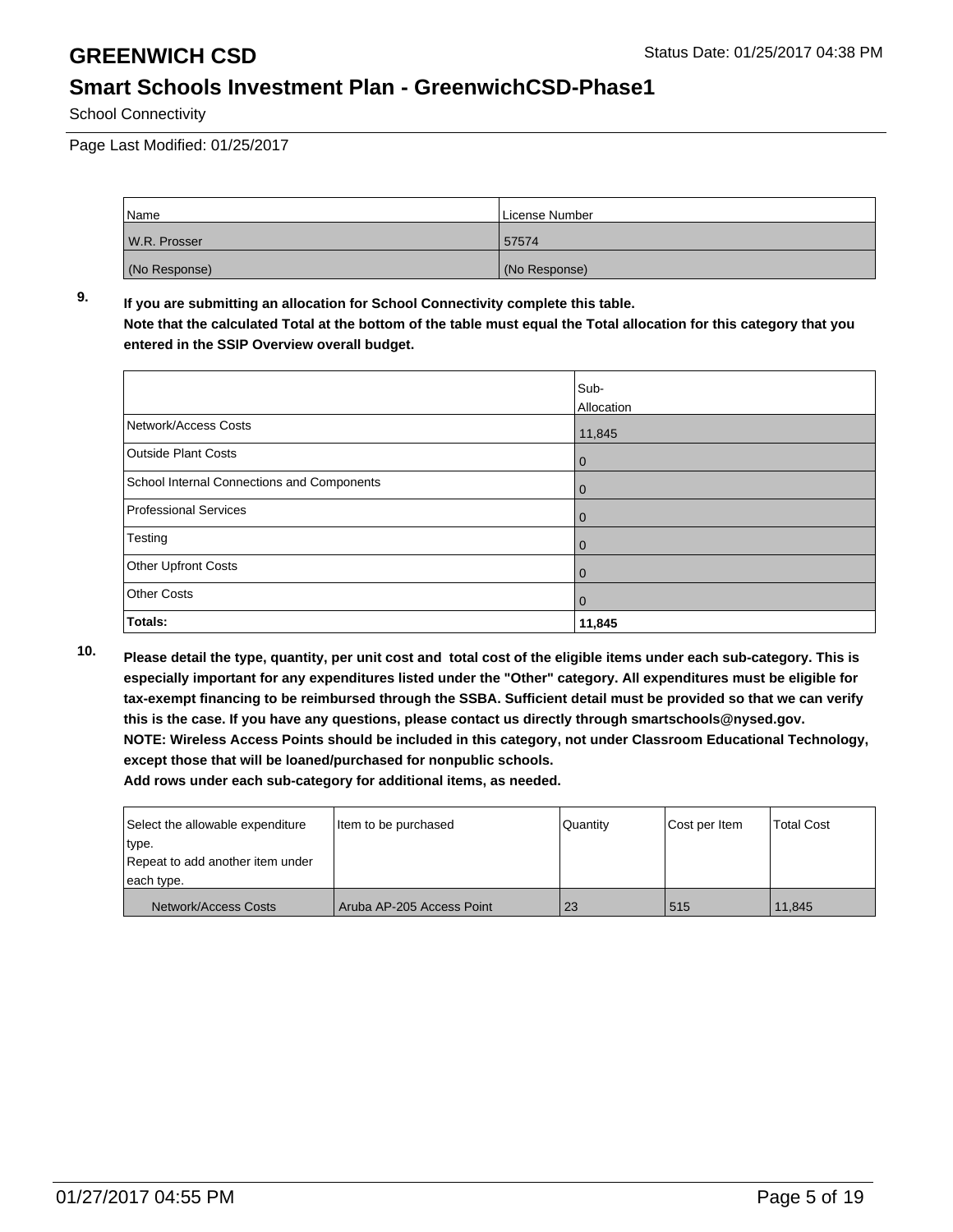Community Connectivity (Broadband and Wireless)

Page Last Modified: 11/29/2016

**1. Describe how you intend to use Smart Schools Bond Act funds for high-speed broadband and/or wireless connectivity projects in the community.**

(No Response)

**2. Please describe how the proposed project(s) will promote student achievement and increase student and/or staff access to the Internet in a manner that enhances student learning and/or instruction outside of the school day and/or school building.**

(No Response)

**3. Community connectivity projects must comply with all the necessary local building codes and regulations (building and related permits are not required prior to plan submission).**

 $\Box$  I certify that we will comply with all the necessary local building codes and regulations.

**4. Please describe the physical location of the proposed investment.**

(No Response)

**5. Please provide the initial list of partners participating in the Community Connectivity Broadband Project, along with their Federal Tax Identification (Employer Identification) number.**

| <b>Project Partners</b> | Federal ID#   |
|-------------------------|---------------|
| (No Response)           | (No Response) |

**6. If you are submitting an allocation for Community Connectivity, complete this table. Note that the calculated Total at the bottom of the table must equal the Total allocation for this category that you entered in the SSIP Overview overall budget.**

|                                    | Sub-Allocation |
|------------------------------------|----------------|
| Network/Access Costs               | (No Response)  |
| <b>Outside Plant Costs</b>         | (No Response)  |
| <b>Tower Costs</b>                 | (No Response)  |
| <b>Customer Premises Equipment</b> | (No Response)  |
| <b>Professional Services</b>       | (No Response)  |
| Testing                            | (No Response)  |
| <b>Other Upfront Costs</b>         | (No Response)  |
| <b>Other Costs</b>                 | (No Response)  |
| Totals:                            | 0              |

**7. Please detail the type, quantity, per unit cost and total cost of the eligible items under each sub-category. This is especially important for any expenditures listed under the "Other" category. All expenditures must be capital-bond eligible to be reimbursed through the SSBA. If you have any questions, please contact us directly through smartschools@nysed.gov.**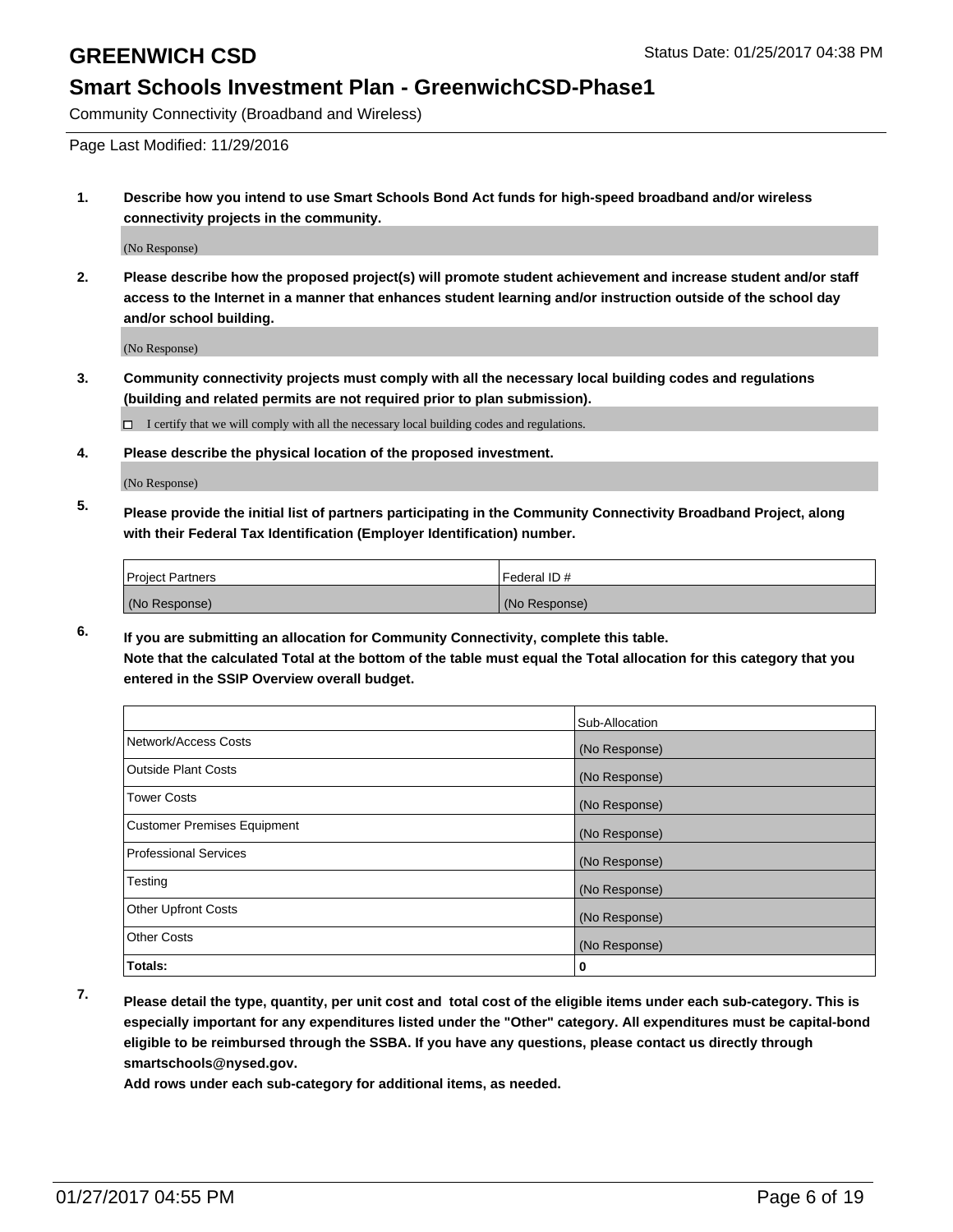Community Connectivity (Broadband and Wireless)

Page Last Modified: 11/29/2016

| Select the allowable expenditure | litem to be purchased | Quantity      | Cost per Item | <b>Total Cost</b> |
|----------------------------------|-----------------------|---------------|---------------|-------------------|
| type.                            |                       |               |               |                   |
| Repeat to add another item under |                       |               |               |                   |
| each type.                       |                       |               |               |                   |
| (No Response)                    | (No Response)         | (No Response) | (No Response) | (No Response)     |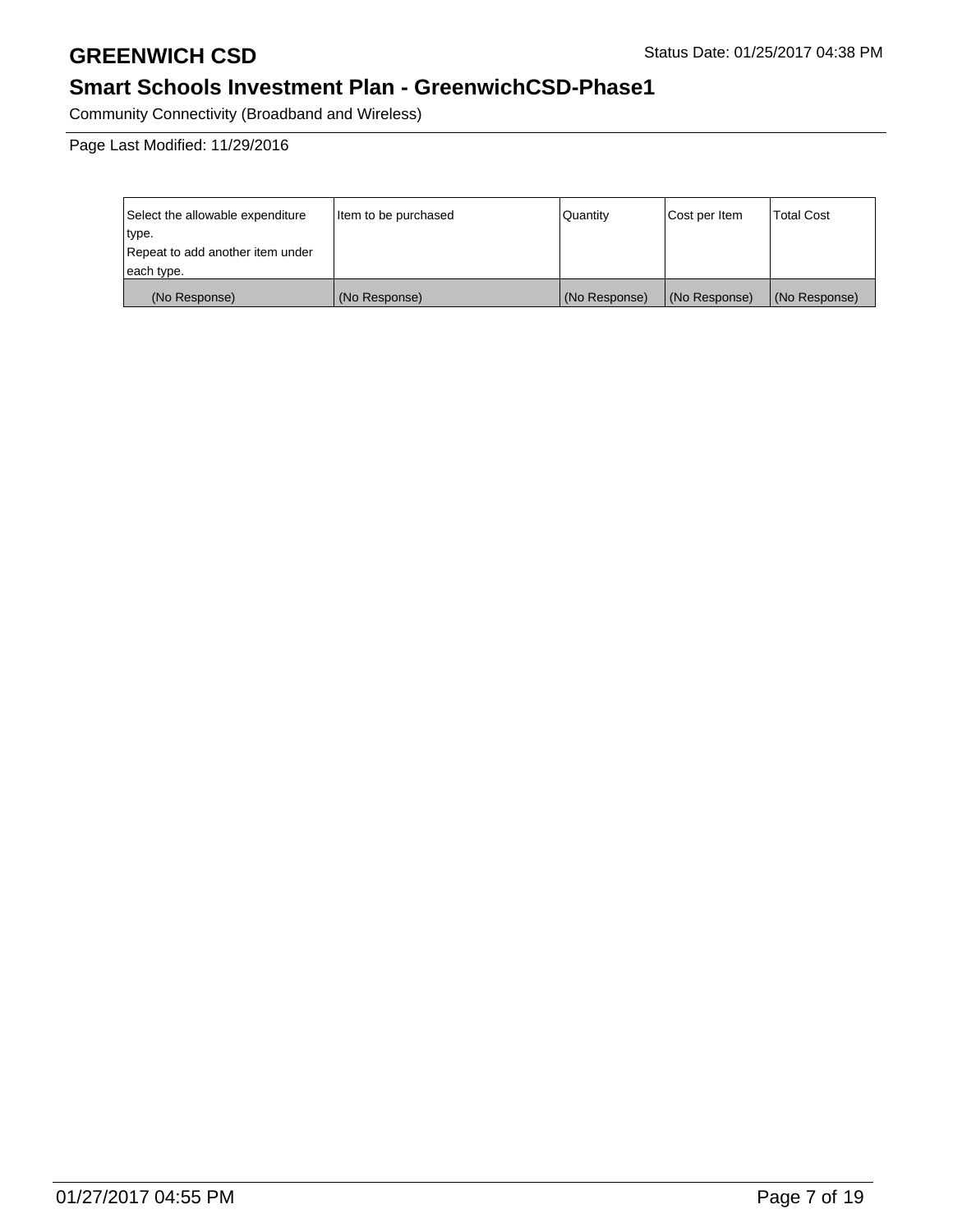Classroom Learning Technology

Page Last Modified: 01/25/2017

**1. In order for students and faculty to receive the maximum benefit from the technology made available under the Smart Schools Bond Act, their school buildings must possess sufficient connectivity infrastructure to ensure that devices can be used during the school day. Smart Schools Investment Plans must demonstrate that sufficient infrastructure that meets the Federal Communications Commission's 100 Mbps per 1,000 students standard currently exists in the buildings where new devices will be deployed, or is a planned use of a portion of Smart Schools Bond Act funds, or is under development through another funding source.**

**Smart Schools Bond Act funds used for technology infrastructure or classroom technology investments must increase the number of school buildings that meet or exceed the minimum speed standard of 100 Mbps per 1,000 students and staff within 12 months. This standard may be met on either a contracted 24/7 firm service or a "burstable" capability. If the standard is met under the burstable criteria, it must be:**

**1. Specifically codified in a service contract with a provider, and**

**2. Guaranteed to be available to all students and devices as needed, particularly during periods of high demand, such as computer-based testing (CBT) periods.**

**Please describe how your district already meets or is planning to meet this standard within 12 months of plan submission.**

The district consists of three major buildings housing student in the following order. K-2, 3-6 and 7-12 with the data center in the 3-6 building. Each building currently has at least 24 strands of 1GB fiber terminated in a main distribution closet (MDF). From each MDF at least 12 strands of 1GB fiber are distributed to each wiring closet (IDF). All fiber dark and lit directly connects back to the data center. Each switch in every closet (IDF and MDF) has a dedicated 1GB connection back to our core MDF data center. The district maintains a 1GB connection to NERIC with a 100 MB connection and burst to 1GB. Our wired/copper plant is entirely of Cat5e and Cat6 patched to Cisco switches. All wireless interconnects are entirely of Aruba wireless access points and the Aruba 3600 controller.

- **1a. If a district believes that it will be impossible to meet this standard within 12 months, it may apply for a waiver of this requirement, as described on the Smart Schools website. The waiver must be filed and approved by SED prior to submitting this survey.**
	- $\Box$  By checking this box, you are certifying that the school district has an approved waiver of this requirement on file with the New York State Education Department.

### **2. Connectivity Speed Calculator (Required)**

|                         | Number of<br>Students | Multiply by<br>100 Kbps | Divide by 1000 Current Speed<br>lto Convert to<br>l Reauired<br>Speed in Mb | lin Mb | <b>Expected</b><br>Speed to be<br>Attained Within   Required<br>12 Months | Expected Date<br>lWhen<br>Speed Will be<br><b>Met</b> |
|-------------------------|-----------------------|-------------------------|-----------------------------------------------------------------------------|--------|---------------------------------------------------------------------------|-------------------------------------------------------|
| <b>Calculated Speed</b> | 1.050                 | 105.000                 | 105                                                                         | 1000   | 1000                                                                      | Current                                               |

### **3. If the district wishes to have students and staff access the Internet from wireless devices within the school building, or in close proximity to it, it must first ensure that it has a robust Wi-Fi network in place that has sufficient bandwidth to meet user demand.**

**Please describe how you have quantified this demand and how you plan to meet this demand.**

The district currently uses an Aruba 3600 WiFi controller with nearly 100% coverage throughout the district. We will be adding access points to our already full coverage to account for added device bandwidth based on heat maps developed from the controller.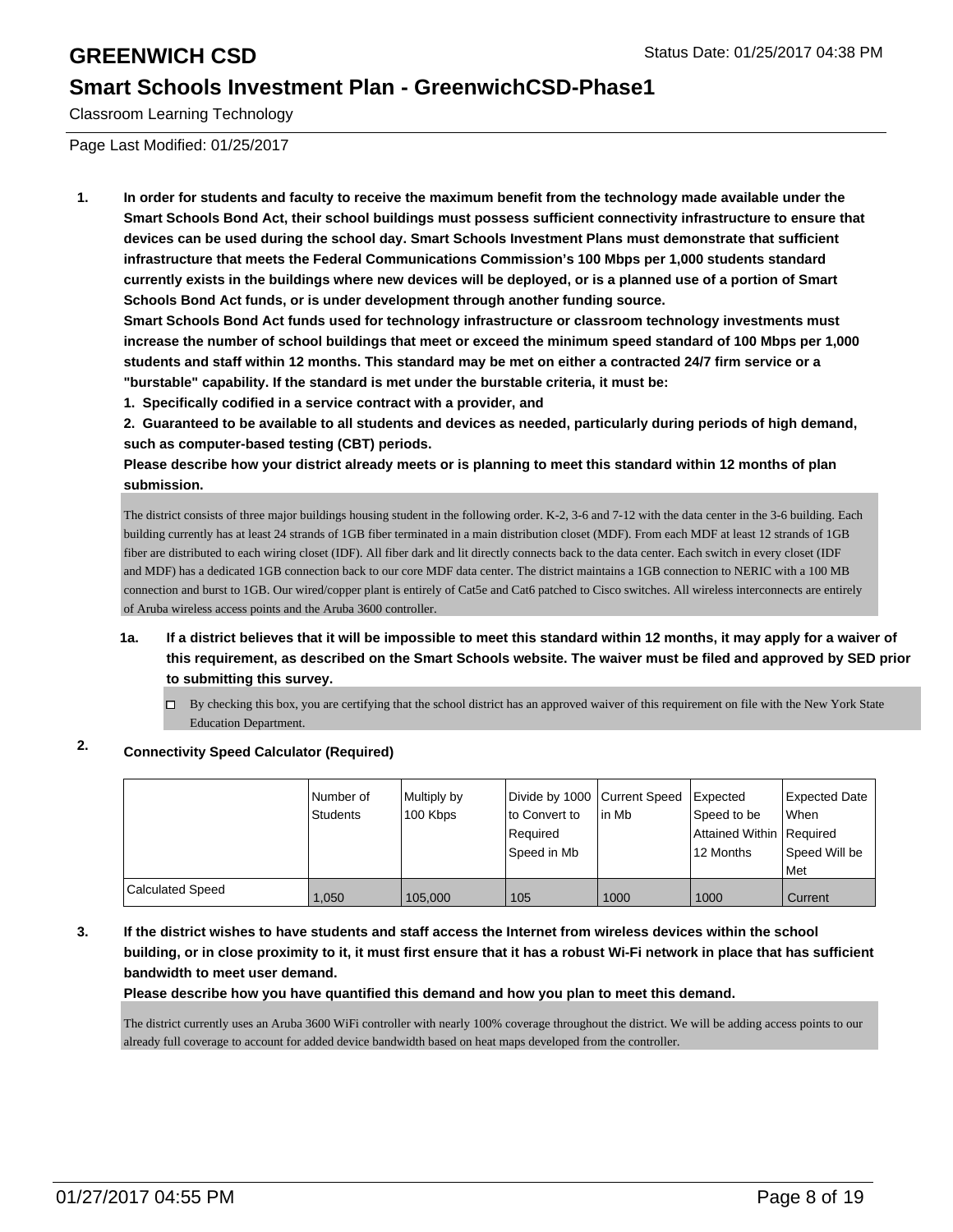Classroom Learning Technology

Page Last Modified: 01/25/2017

**4. All New York State public school districts are required to complete and submit an Instructional Technology Plan survey to the New York State Education Department in compliance with Section 753 of the Education Law and per Part 100.12 of the Commissioner's Regulations.**

**Districts that include educational technology purchases as part of their Smart Schools Investment Plan must have a submitted and approved Instructional Technology Plan survey on file with the New York State Education Department.**

- By checking this box, you are certifying that the school district has an approved Instructional Technology Plan survey on file with the New York State Education Department.
- **5. Describe the devices you intend to purchase and their compatibility with existing or planned platforms or systems. Specifically address the adequacy of each facility's electrical, HVAC and other infrastructure necessary to install and support the operation of the planned technology.**

The district plans to add five additional Dell Chrome book carts containing 30 Dell Chrome books per cart throughout the district. Two carts will be deployed to our 3-6 building and three carts added to the 7-12 building.

The carts will be stationed in predetermined stations in each building where there are 30 amp 'computer' circuits that were installed in a previous construction project. These storage locations will be where the carts are recharged on a nightly basis. There are no specific HVAC requirements necessary for the carts. Any wireless access needed by them is currently in place with many locations getting Access Point additions to increase device bandwidth and connectivity.

Robotics Course - The Jr. - Sr. High is adding a robotics course to it's curriculum offered to students beginning in the 2016-17 school year. We are adding to that curriculum access to a 3D printer and a Full Spectrum Laser Cutter. These added devices will enhance the robotics curriculum by providing direct 3D modeling and an additive manufacturing technique.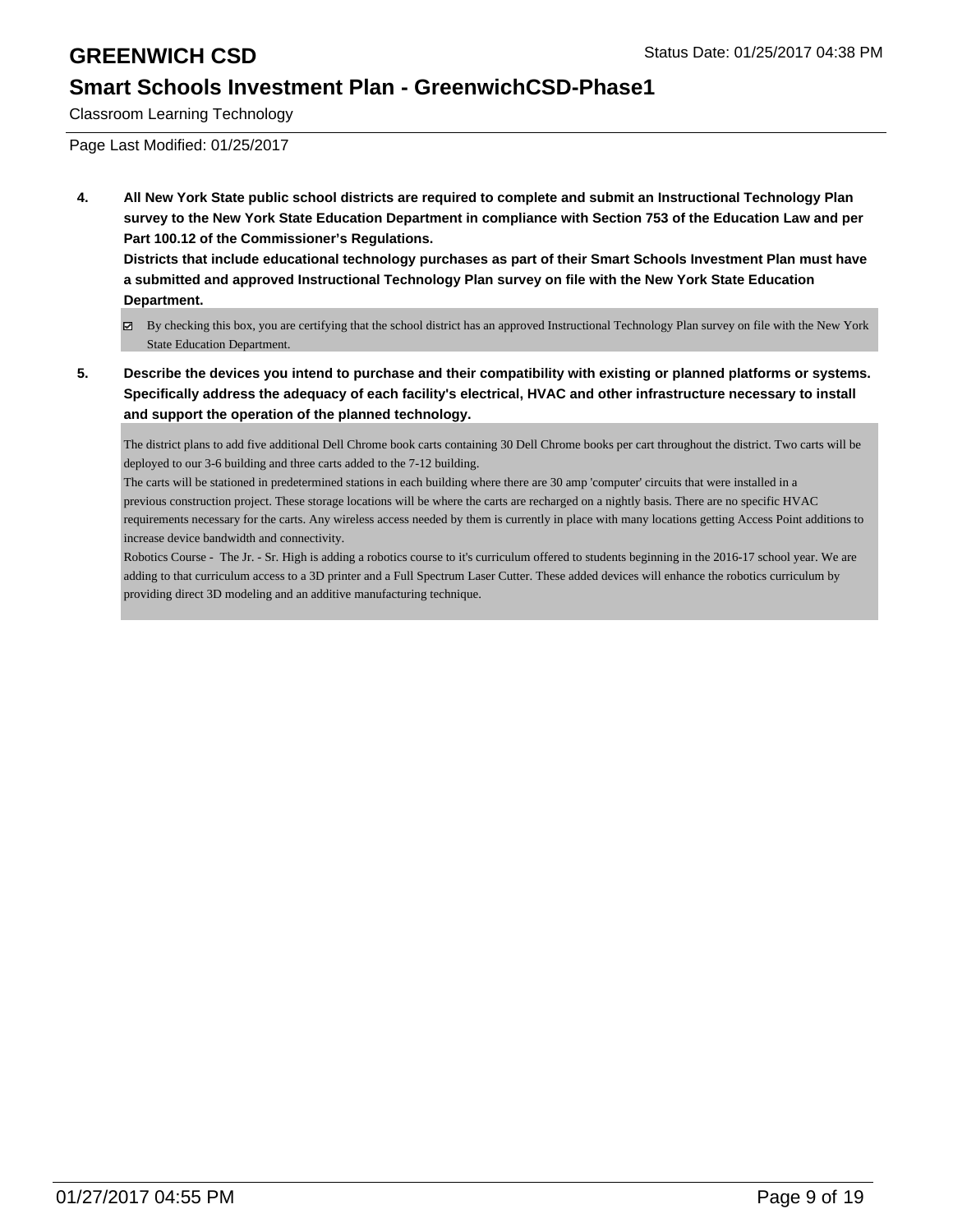Classroom Learning Technology

Page Last Modified: 01/25/2017

- **6. Describe how the proposed technology purchases will:**
	- **> enhance differentiated instruction;**
	- **> expand student learning inside and outside the classroom;**
	- **> benefit students with disabilities and English language learners; and**
	- **> contribute to the reduction of other learning gaps that have been identified within the district.**

**The expectation is that districts will place a priority on addressing the needs of students who struggle to succeed in a rigorous curriculum. Responses in this section should specifically address this concern and align with the district's Instructional Technology Plan (in particular Question 2 of E. Curriculum and Instruction: "Does the district's instructional technology plan address the needs of students with disabilities to ensure equitable access to instruction, materials and assessments?" and Question 3 of the same section: "Does the district's instructional technology plan address the provision of assistive technology specifically for students with disabilities to ensure access to and participation in the general curriculum?"**

- **> enhance differentiated instruction;**
- **• The inclusion of technology into instruction is allowing for differentiation in instruction. Instructors in all capacities will now have resources that link on-going strategies to engaging students. Having technology available enhances opportunities by delivering curriculum in a variety of ways, in an individual way when needed, that benefits student learning. Specifically the addition of Chrome books has already shown this enhancement to differentiated instruction. Our implementation for Google Class, and GAFE in general has given students ownership and access to their learning anywhere int he district as well as at home.**
- **> expand student learning inside and outside the classroom;**
- **• The nature of technology is that it is not isolated to a specific classroom, time of day, or location. Projects can be interactive, and on-going, and the information included in the student work can be based on experiences both within and after the school day. With our implementation of GAFE student work inside and outside the classroom has become more readily accessible. Students no longer are limited to learning and research in the classroom. Their communication, collaborative and thinking skills are no longer a classroom only activity.**
- **> benefit students with disabilities and English language learners; and**
- **• Students with disabilities and English Language Learners are similar to all students in the sense that they have preferred learning styles and ways that they are able to process information. Using technology, the introduction of new ways to receive and express academic standards is not only allowable, but supported. For these student specifically Chrome books and iPads have greatly aided in their ability to communicate and collaborate as every student does. Again, the use of GAFE coupled with text to speech, head sets and language interpreters have allowed these students to quickly develop these skills for use inside and outside the classroom. > contribute to the reduction of other learning gaps that have been identified within the district.**
- **• Technology is not program or device specific. If there are areas highlighted to address more growth in academic achievement, one way to implement that would be with new consideration on how the instruction is led. The best practices include student-driven assessment of learning, and to utilize technology in some capacity for this would ultimately support learning and progress.**
- **7. Where appropriate, describe how the proposed technology purchases will enhance ongoing communication with parents and other stakeholders and help the district facilitate technology-based regional partnerships, including distance learning and other efforts.**

The purchase of Chrome books is not directly tied to any specific ongoing communication with parents. While the district does not currently subscribe to any specific distance learning the Chrome books are frequently used for communications and collaborative projects with students outside the Greenwich classrooms.

The district has developed a robotics course and the purchase/addition of equipment will help students who are interested in perusing professions in the 3D, automated and robotic manufacturing. Through our STEM meetings with stake holders we have developed relationships with local manufacturing and developers/coders.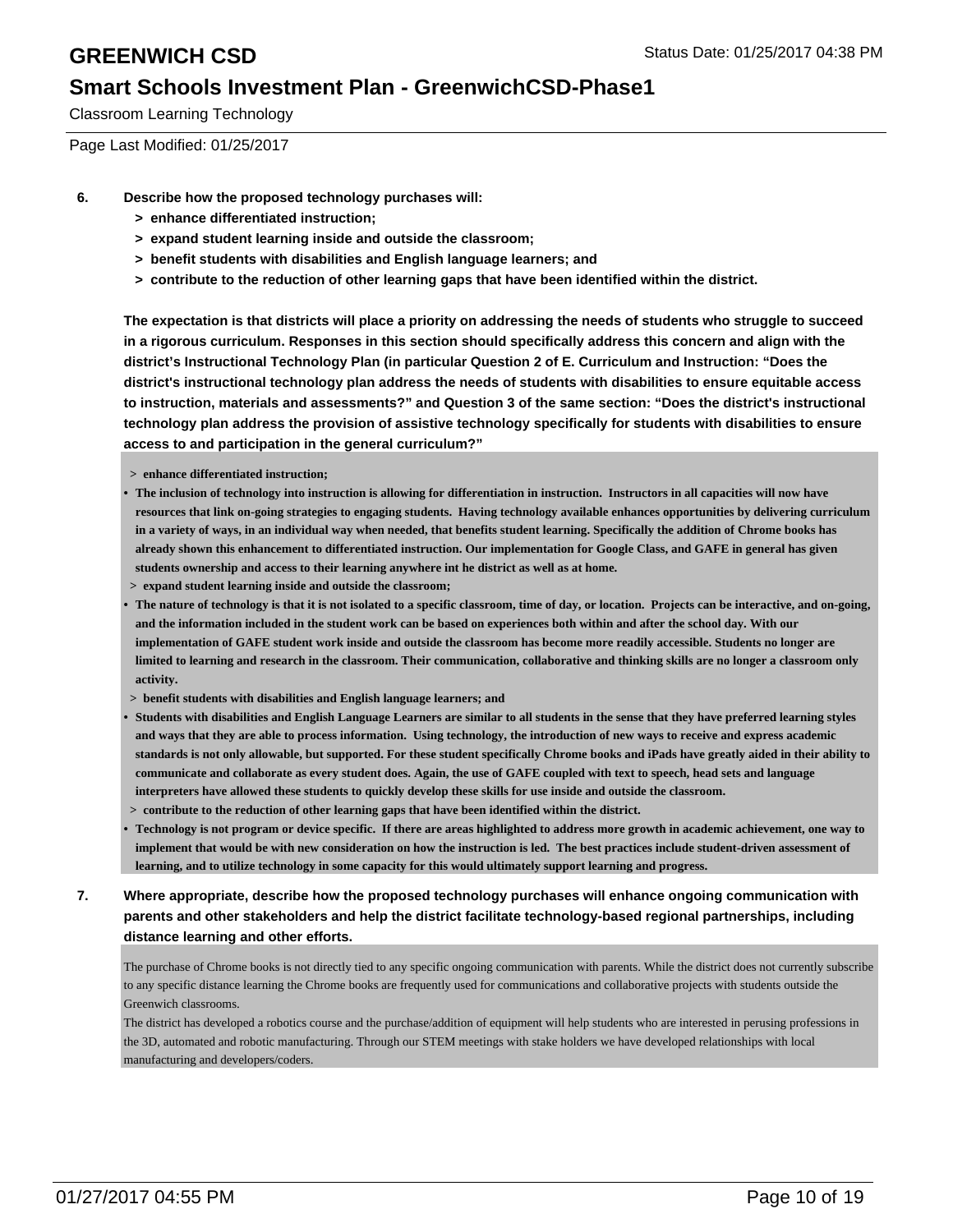Classroom Learning Technology

Page Last Modified: 01/25/2017

**8. Describe the district's plan to provide professional development to ensure that administrators, teachers and staff can employ the technology purchased to enhance instruction successfully.**

**Note: This response should be aligned and expanded upon in accordance with your district's response to Question 1 of F. Professional Development of your Instructional Technology Plan: "Please provide a summary of professional development offered to teachers and staff, for the time period covered by this plan, to support technology to enhance teaching and learning. Please include topics, audience and method of delivery within your summary."**

The district will continue offering PD in accordance with its current plan for technology. In the fall we will offer a hands PD for newly appointed staff and regular staff wishing to attend regarding the use and implementation of Chrome books in the classroom and curriculum. Our Google Guides will continue summer PD work to further develop their own skill and in turn share that in the fall.

The newly created robotics curriculum is being developed by our technology teacher over summer 2016. This curriculum will be based one the VEX EDR Curriculum with direct linkage to Common Core State Standards in Mathematics, literacy in History, Science and Technology as well as the ITEEA standards for literacy in technology. Access to 3D modeling equipment will be used to reinforce the curriculum and concepts behind 3D modeling and manufacturing.

- **9. Districts must contact the SUNY/CUNY teacher preparation program that supplies the largest number of the district's new teachers to request advice on innovative uses and best practices at the intersection of pedagogy and educational technology.**
	- $\boxtimes$  By checking this box, you certify that you have contacted the SUNY/CUNY teacher preparation program that supplies the largest number of your new teachers to request advice on these issues.
	- **9a. Please enter the name of the SUNY or CUNY Institution that you contacted.**

SUNY Plattsburgh

**9b. Enter the primary Institution phone number.**

518-792-5425

**9c. Enter the name of the contact person with whom you consulted and/or will be collaborating with on innovative uses of technology and best practices.**

Dr. Stephen Danna

**10. A district whose Smart Schools Investment Plan proposes the purchase of technology devices and other hardware must account for nonpublic schools in the district.**

### **Are there nonpublic schools within your school district?**

| □ | Yes |  |
|---|-----|--|
| ✔ | No  |  |

**11. Nonpublic Classroom Technology Loan Calculator**

**The Smart Schools Bond Act provides that any Classroom Learning Technology purchases made using Smart Schools funds shall be lent, upon request, to nonpublic schools in the district. However, no school district shall be required to loan technology in amounts greater than the total obtained and spent on technology pursuant to the Smart Schools Bond Act and the value of such loan may not exceed the total of \$250 multiplied by the nonpublic school enrollment in the base year at the time of enactment.**

**See:**

**http://www.p12.nysed.gov/mgtserv/smart\_schools/docs/Smart\_Schools\_Bond\_Act\_Guidance\_04.27.15\_Final.pdf.**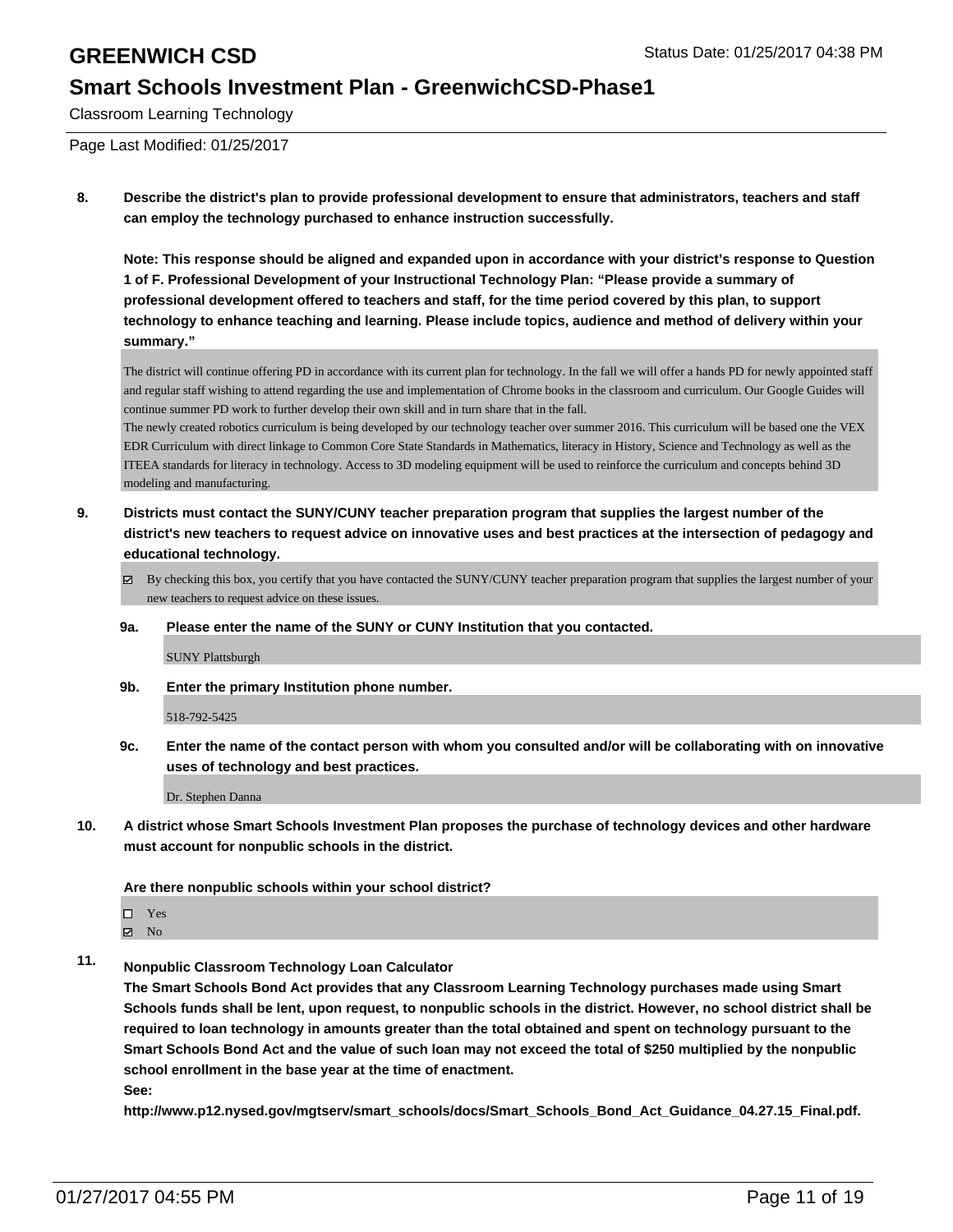Classroom Learning Technology

Page Last Modified: 01/25/2017

|                                     | 1. Classroom<br>Technology<br>Sub-allocation | 2. Public<br>l Enrollment<br>$(2014 - 15)$ | 3. Nonpublic<br><b>Enrollment</b><br>(2014-15) | 4. Sum of<br>Public and<br>Nonpublic<br>Enrollment                                            | 15. Total Per<br>Pupil Sub-<br>lallocation | 6. Total<br>Nonpublic Loan<br>Amount |
|-------------------------------------|----------------------------------------------|--------------------------------------------|------------------------------------------------|-----------------------------------------------------------------------------------------------|--------------------------------------------|--------------------------------------|
| Calculated Nonpublic Loan<br>Amount |                                              |                                            |                                                | (No Response)   (No Response)   (No Response)   (No Response)   (No Response)   (No Response) |                                            |                                      |

**12. To ensure the sustainability of technology purchases made with Smart Schools funds, districts must demonstrate a long-term plan to maintain and replace technology purchases supported by Smart Schools Bond Act funds. This sustainability plan shall demonstrate a district's capacity to support recurring costs of use that are ineligible for Smart Schools Bond Act funding such as device maintenance, technical support, Internet and wireless fees, maintenance of hotspots, staff professional development, building maintenance and the replacement of incidental items. Further, such a sustainability plan shall include a long-term plan for the replacement of purchased devices and equipment at the end of their useful life with other funding sources.**

By checking this box, you certify that the district has a sustainability plan as described above.

**13. Districts must ensure that devices purchased with Smart Schools Bond funds will be distributed, prepared for use, maintained and supported appropriately. Districts must maintain detailed device inventories in accordance with generally accepted accounting principles.**

 $\boxtimes$  By checking this box, you certify that the district has a distribution and inventory management plan and system in place.

**14. If you are submitting an allocation for Classroom Learning Technology complete this table. Note that the calculated Total at the bottom of the table must equal the Total allocation for this category that you entered in the SSIP Overview overall budget.**

|                         | Sub-Allocation |
|-------------------------|----------------|
| Interactive Whiteboards | $\mathbf 0$    |
| Computer Servers        | $\overline{0}$ |
| Desktop Computers       | $\mathbf 0$    |
| Laptop Computers        | 37,500         |
| Tablet Computers        | $\Omega$       |
| Other Costs             | 21,000         |
| Totals:                 | 58,500         |

**15. Please detail the type, quantity, per unit cost and total cost of the eligible items under each sub-category. This is especially important for any expenditures listed under the "Other" category. All expenditures must be capital-bond eligible to be reimbursed through the SSBA. If you have any questions, please contact us directly through smartschools@nysed.gov.**

**Please specify in the "Item to be Purchased" field which specific expenditures and items are planned to meet the district's nonpublic loan requirement, if applicable.**

**NOTE: Wireless Access Points that will be loaned/purchased for nonpublic schools should ONLY be included in this category, not under School Connectivity, where public school districts would list them.**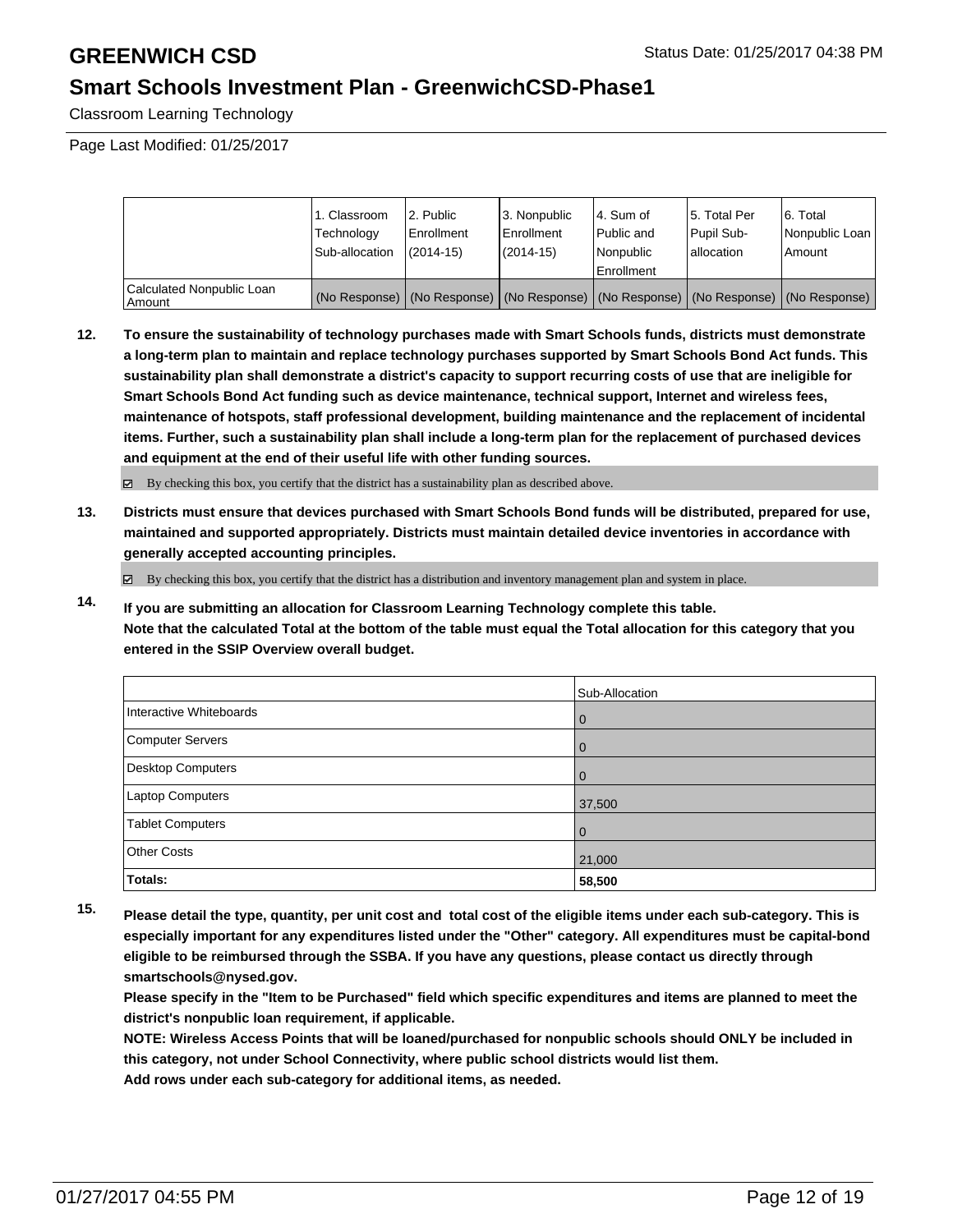Classroom Learning Technology

Page Last Modified: 01/25/2017

| Select the allowable expenditure<br>type. | Item to be Purchased              | Quantity | Cost per Item | <b>Total Cost</b> |
|-------------------------------------------|-----------------------------------|----------|---------------|-------------------|
| Repeat to add another item under          |                                   |          |               |                   |
| each type.                                |                                   |          |               |                   |
| <b>Laptop Computers</b>                   | Dell Chrome Books                 | 150      | 250           | 37,500            |
| <b>Other Costs</b>                        | CB Carts and Charge Bays          | 5        | 1,850         | 9,250             |
| <b>Other Costs</b>                        | <b>Chrome Console License</b>     | 150      | 25            | 3,750             |
| <b>Other Costs</b>                        | <b>3D Printer</b>                 |          | 3,000         | 3,000             |
| <b>Other Costs</b>                        | <b>Full Spectrum Laser Cutter</b> |          | 5,000         | 5,000             |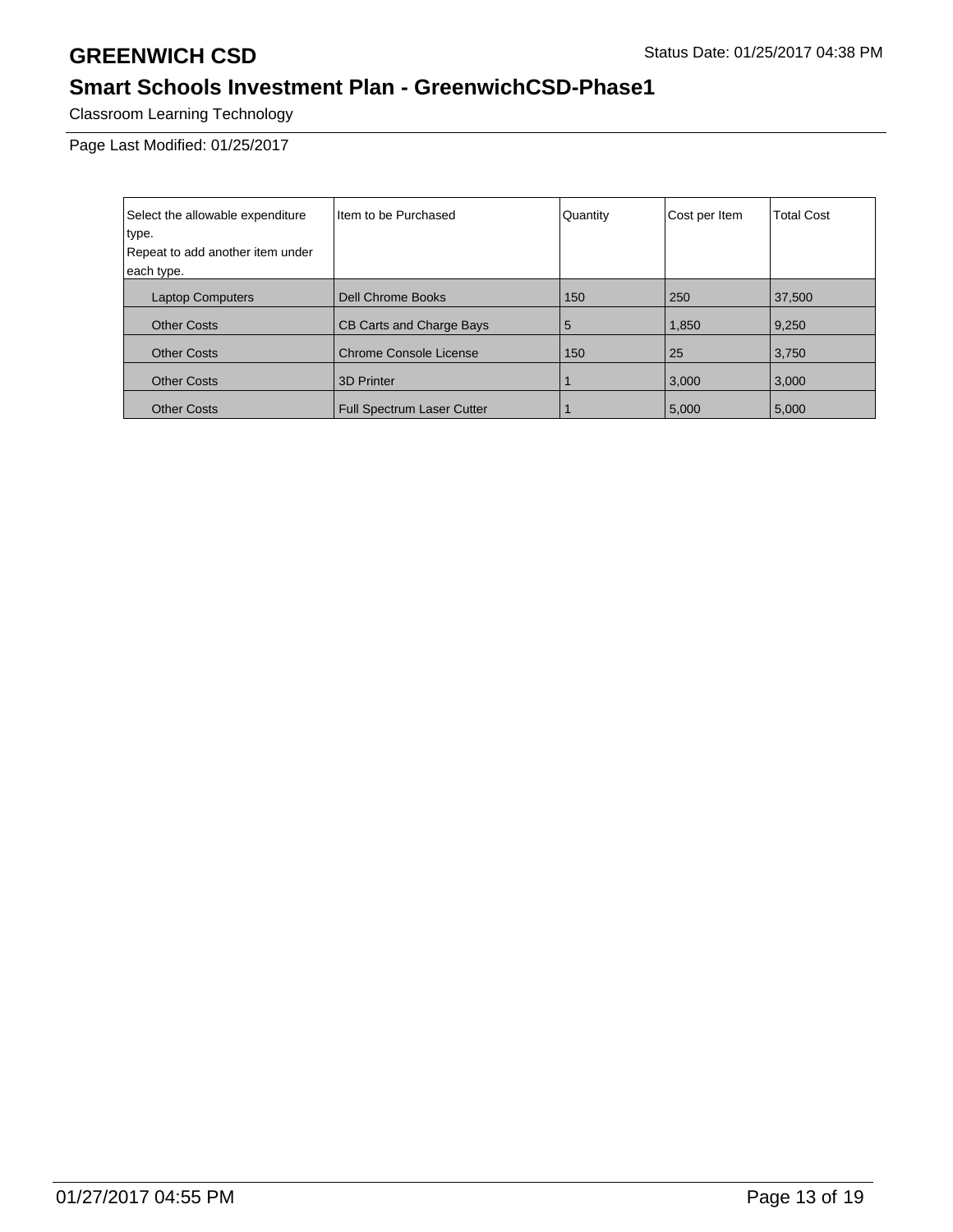Pre-Kindergarten Classrooms

Page Last Modified: 07/07/2016

**1. Provide information regarding how and where the district is currently serving pre-kindergarten students and justify the need for additional space with enrollment projections over 3 years.**

(No Response)

- **2. Describe the district's plan to construct, enhance or modernize education facilities to accommodate prekindergarten programs. Such plans must include:**
	- **Specific descriptions of what the district intends to do to each space;**
	- **An affirmation that pre-kindergarten classrooms will contain a minimum of 900 square feet per classroom;**
	- **The number of classrooms involved;**
	- **The approximate construction costs per classroom; and**
	- **Confirmation that the space is district-owned or has a long-term lease that exceeds the probable useful life of the improvements.**

(No Response)

**3. Smart Schools Bond Act funds may only be used for capital construction costs. Describe the type and amount of additional funds that will be required to support ineligible ongoing costs (e.g. instruction, supplies) associated with any additional pre-kindergarten classrooms that the district plans to add.**

(No Response)

**4. All plans and specifications for the erection, repair, enlargement or remodeling of school buildings in any public school district in the State must be reviewed and approved by the Commissioner. Districts that plan capital projects using their Smart Schools Bond Act funds will undergo a Preliminary Review Process by the Office of Facilities Planning.**

**Please indicate on a separate row each project number given to you by the Office of Facilities Planning.**

| Project Number |  |  |
|----------------|--|--|
| (No Response)  |  |  |

**5. If you have made an allocation for Pre-Kindergarten Classrooms, complete this table.**

**Note that the calculated Total at the bottom of the table must equal the Total allocation for this category that you entered in the SSIP Overview overall budget.**

|                                          | Sub-Allocation |
|------------------------------------------|----------------|
| Construct Pre-K Classrooms               | (No Response)  |
| Enhance/Modernize Educational Facilities | (No Response)  |
| Other Costs                              | (No Response)  |
| Totals:                                  |                |

**6. Please detail the type, quantity, per unit cost and total cost of the eligible items under each sub-category. This is especially important for any expenditures listed under the "Other" category. All expenditures must be capital-bond eligible to be reimbursed through the SSBA. If you have any questions, please contact us directly through smartschools@nysed.gov.**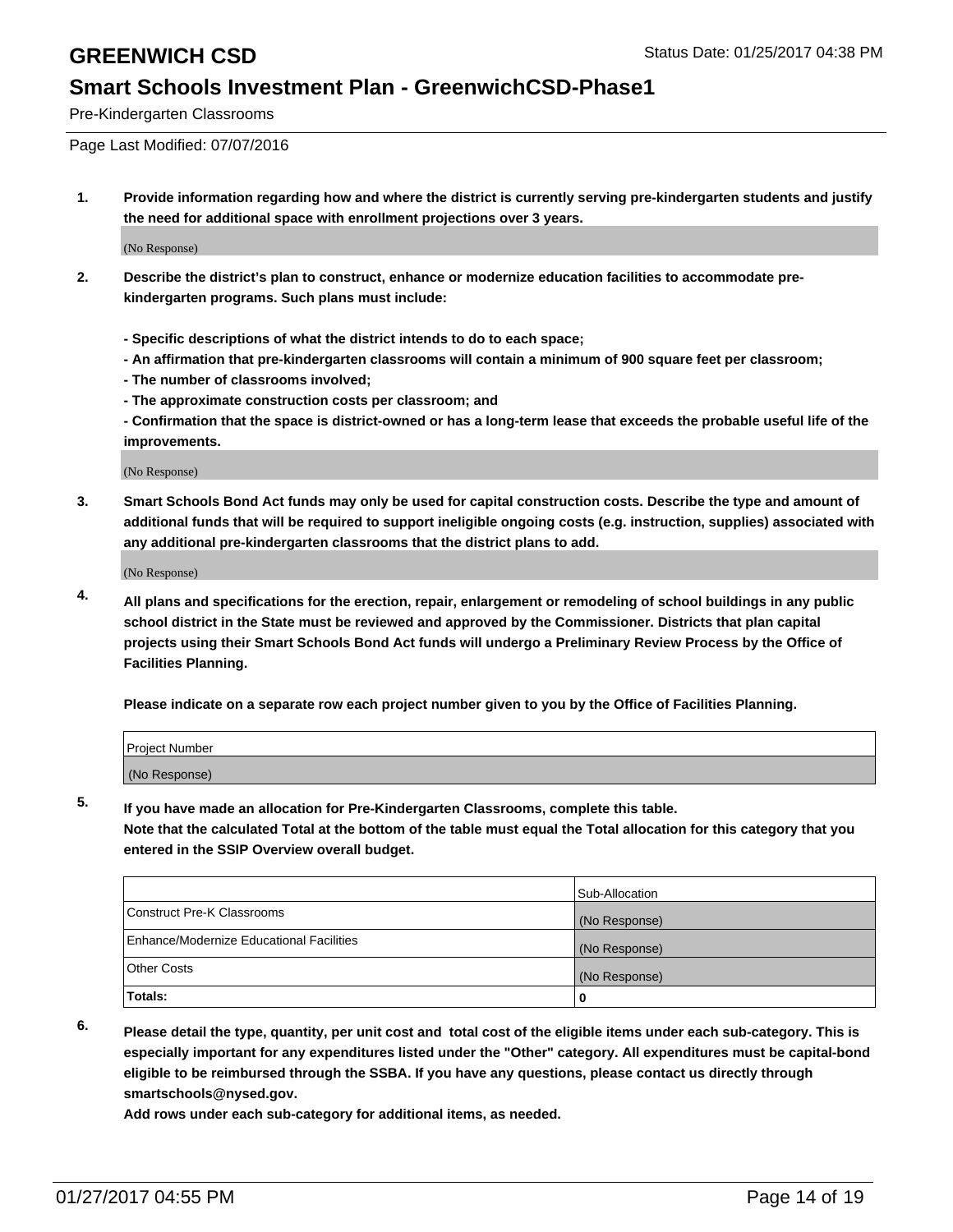Pre-Kindergarten Classrooms

Page Last Modified: 07/07/2016

| Select the allowable expenditure | litem to be purchased | Quantity      | Cost per Item | <b>Total Cost</b> |
|----------------------------------|-----------------------|---------------|---------------|-------------------|
| type.                            |                       |               |               |                   |
| Repeat to add another item under |                       |               |               |                   |
| each type.                       |                       |               |               |                   |
| (No Response)                    | (No Response)         | (No Response) | (No Response) | (No Response)     |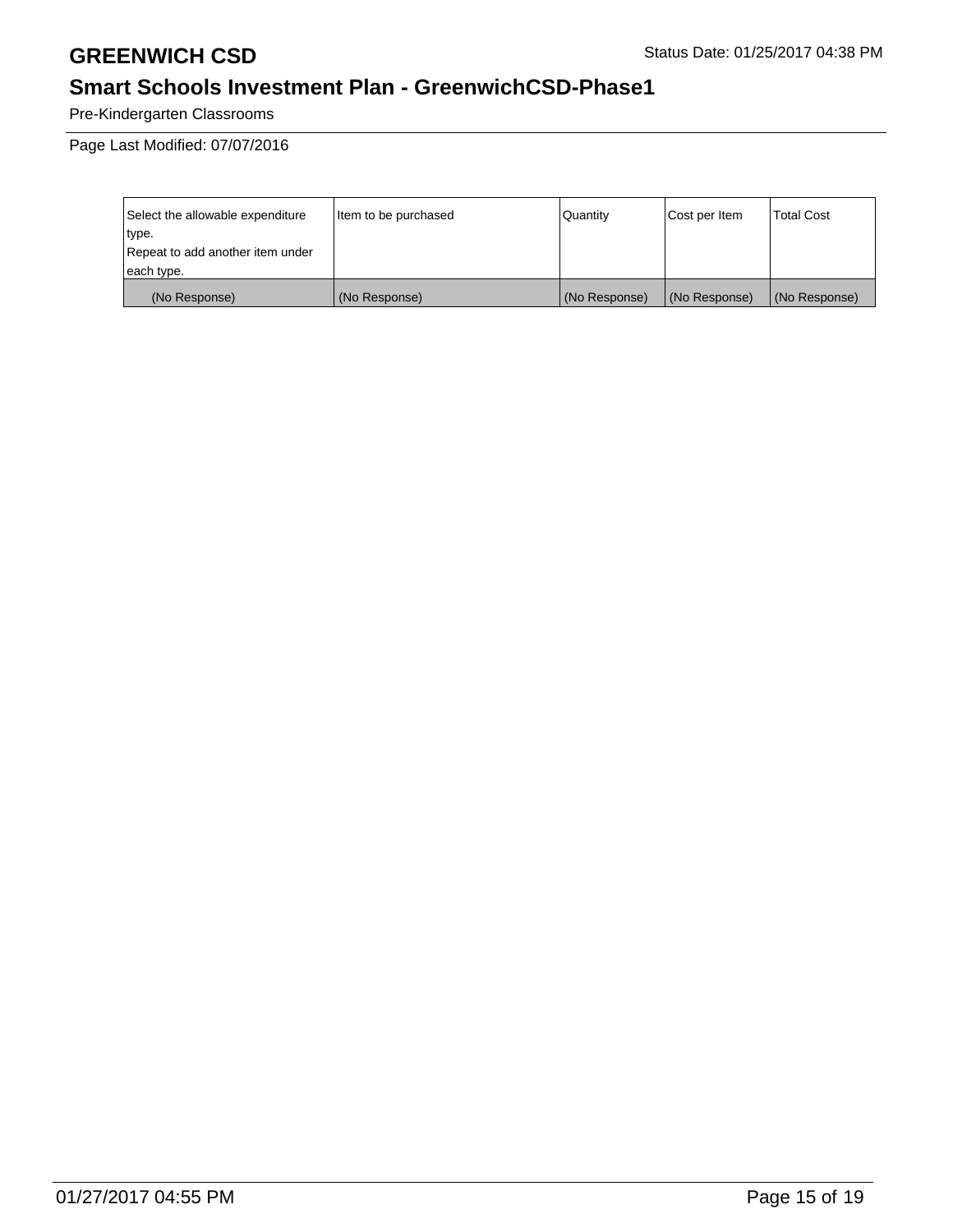Replace Transportable Classrooms

Page Last Modified: 07/07/2016

**1. Describe the district's plan to construct, enhance or modernize education facilities to provide high-quality instructional space by replacing transportable classrooms.**

(No Response)

**2. All plans and specifications for the erection, repair, enlargement or remodeling of school buildings in any public school district in the State must be reviewed and approved by the Commissioner. Districts that plan capital projects using their Smart Schools Bond Act funds will undergo a Preliminary Review Process by the Office of Facilities Planning.**

**Please indicate on a separate row each project number given to you by the Office of Facilities Planning.**

| <b>Project Number</b> |  |
|-----------------------|--|
| (No Response)         |  |

**3. For large projects that seek to blend Smart Schools Bond Act dollars with other funds, please note that Smart Schools Bond Act funds can be allocated on a pro rata basis depending on the number of new classrooms built that directly replace transportable classroom units.**

**If a district seeks to blend Smart Schools Bond Act dollars with other funds describe below what other funds are being used and what portion of the money will be Smart Schools Bond Act funds.**

(No Response)

**4. If you have made an allocation for Replace Transportable Classrooms, complete this table. Note that the calculated Total at the bottom of the table must equal the Total allocation for this category that you entered in the SSIP Overview overall budget.**

|                                                | Sub-Allocation |
|------------------------------------------------|----------------|
| Construct New Instructional Space              | (No Response)  |
| Enhance/Modernize Existing Instructional Space | (No Response)  |
| <b>Other Costs</b>                             | (No Response)  |
| Totals:                                        |                |

**5. Please detail the type, quantity, per unit cost and total cost of the eligible items under each sub-category. This is especially important for any expenditures listed under the "Other" category. All expenditures must be capital-bond eligible to be reimbursed through the SSBA. If you have any questions, please contact us directly through smartschools@nysed.gov.**

| Select the allowable expenditure | Item to be purchased | Quantity      | Cost per Item | <b>Total Cost</b> |
|----------------------------------|----------------------|---------------|---------------|-------------------|
| type.                            |                      |               |               |                   |
| Repeat to add another item under |                      |               |               |                   |
| each type.                       |                      |               |               |                   |
| (No Response)                    | (No Response)        | (No Response) | (No Response) | (No Response)     |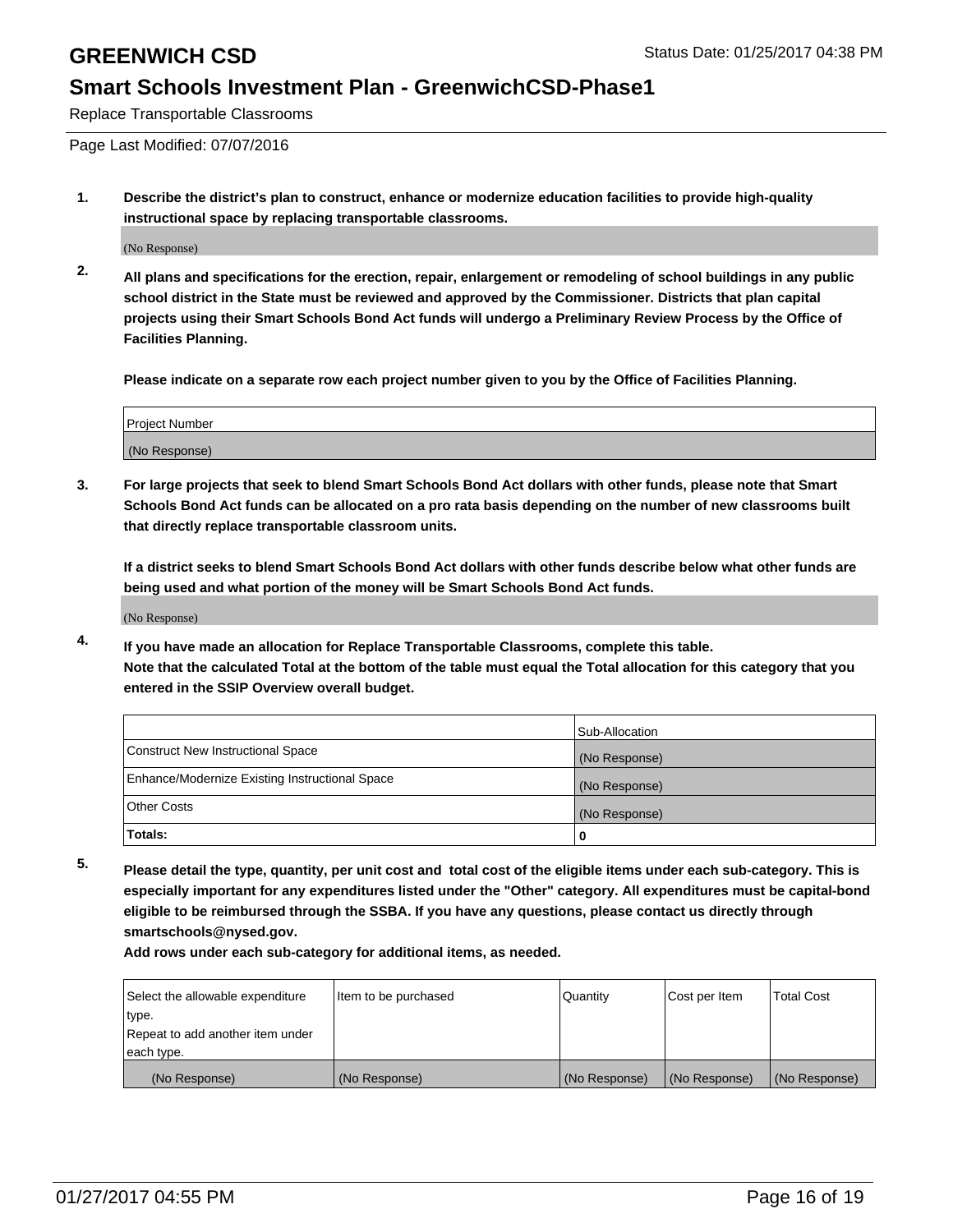High-Tech Security Features

Page Last Modified: 11/29/2016

**1. Describe how you intend to use Smart Schools Bond Act funds to install high-tech security features in school buildings and on school campuses.**

(No Response)

**2. All plans and specifications for the erection, repair, enlargement or remodeling of school buildings in any public school district in the State must be reviewed and approved by the Commissioner. Districts that plan capital projects using their Smart Schools Bond Act funds will undergo a Preliminary Review Process by the Office of Facilities Planning.** 

**Please indicate on a separate row each project number given to you by the Office of Facilities Planning.**

| <b>Project Number</b> |  |
|-----------------------|--|
| (No Response)         |  |

- **3. Was your project deemed eligible for streamlined Review?**
	- Yes
	- $\boxtimes$  No
- **4. Include the name and license number of the architect or engineer of record.**

| Name          | License Number |
|---------------|----------------|
| (No Response) | (No Response)  |

**5. If you have made an allocation for High-Tech Security Features, complete this table. Note that the calculated Total at the bottom of the table must equal the Total allocation for this category that you entered in the SSIP Overview overall budget.**

|                                                      | Sub-Allocation |
|------------------------------------------------------|----------------|
| Capital-Intensive Security Project (Standard Review) | (No Response)  |
| <b>Electronic Security System</b>                    | (No Response)  |
| <b>Entry Control System</b>                          | (No Response)  |
| Approved Door Hardening Project                      | (No Response)  |
| <b>Other Costs</b>                                   | (No Response)  |
| Totals:                                              | 0              |

**6. Please detail the type, quantity, per unit cost and total cost of the eligible items under each sub-category. This is especially important for any expenditures listed under the "Other" category. All expenditures must be capital-bond eligible to be reimbursed through the SSBA. If you have any questions, please contact us directly through smartschools@nysed.gov.**

| Select the allowable expenditure | Item to be purchased | <b>Quantity</b> | Cost per Item | <b>Total Cost</b> |
|----------------------------------|----------------------|-----------------|---------------|-------------------|
| type.                            |                      |                 |               |                   |
| Repeat to add another item under |                      |                 |               |                   |
| each type.                       |                      |                 |               |                   |
| (No Response)                    | (No Response)        | (No Response)   | (No Response) | (No Response)     |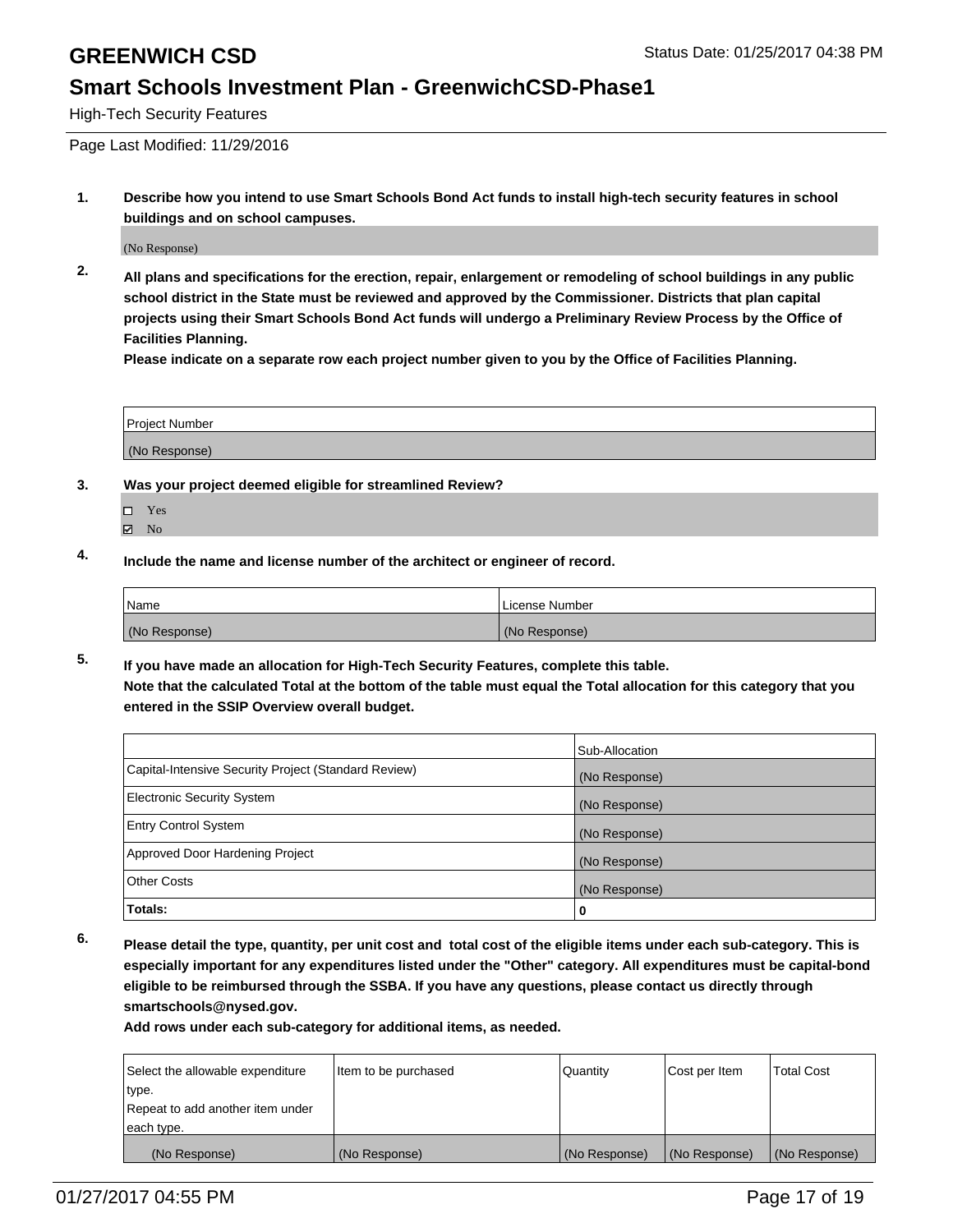Report